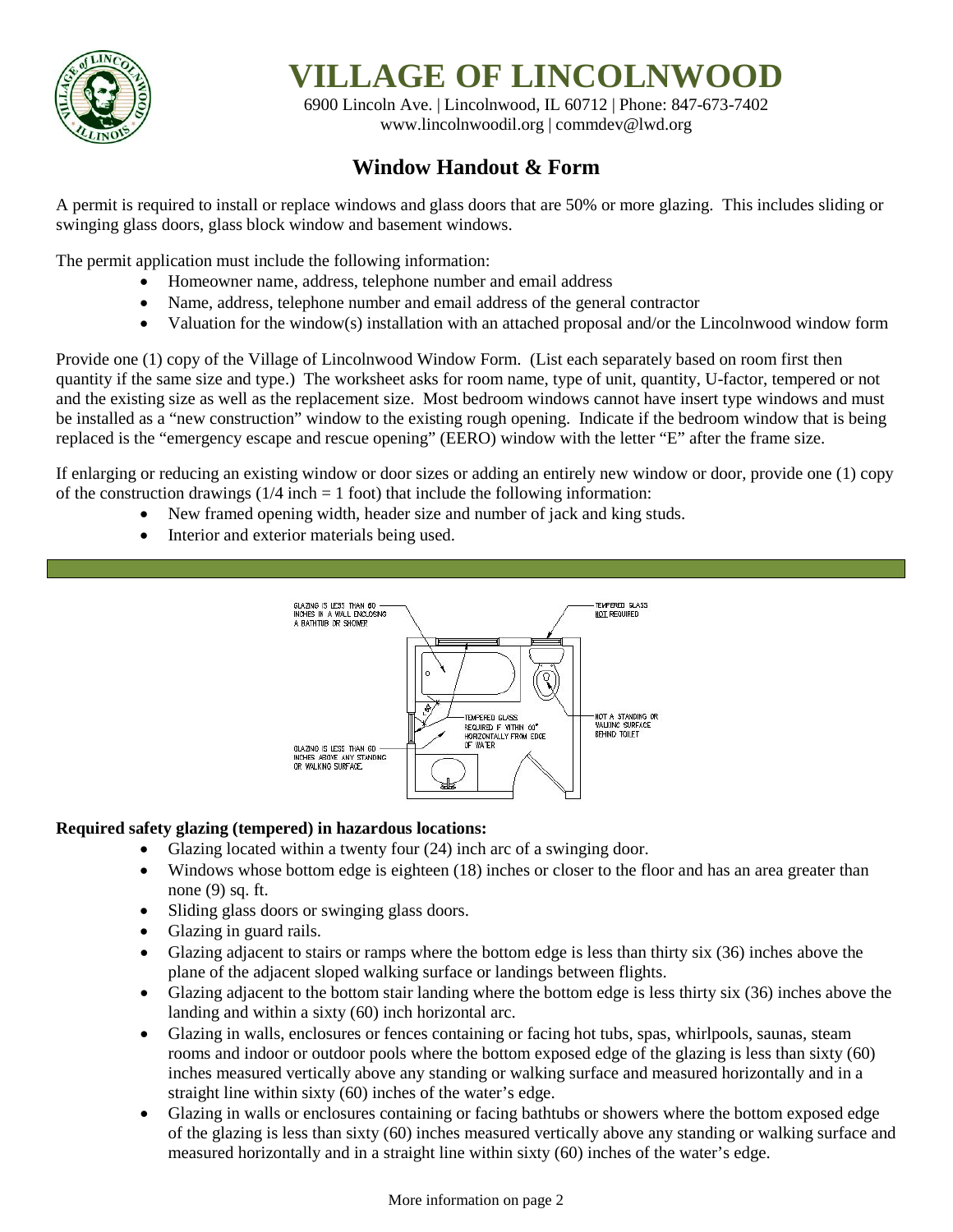#### **Important code requirements:**

- All new or replacement windows and glass doors are required to have a U-factor of .30 or lower per the 2018 Illinois Energy Conservation Code.
- Skylights are required to have a U-factor of .55 or lower.
- Insulation shall be installed to fill all void spaces around the units.
- At least one window from all bedrooms must have a minimum clear opening of either 5.0 sq. ft. for ground floor bedrooms or 5.7 sq. ft. for second story and basement bedrooms. The minimum dimensions for the bedroom "emergency escape and rescue openings" or EERO windows shall be 20 inches wide and 24 inches tall but still meet the 5.0 or 5.7 sq. ft. of actual opening area. The bottom sill for these windows shall not be located higher than 44 inches above the finished floor.
- If the existing bedroom EERO windows do not meet current building code requirements, the replacement window unit shall be the same exact frame size and type and be installed to the existing rough opening. (no tilt-in replacement units resulting in smaller clear opening dimensions allowed.)

#### **Inspections required:**

For replacement windows and doors, the Village of Lincolnwood inspects after all of the windows have been installed as a final inspection. All new window or door openings, requiring the addition, alteration or modification of framing members, including king studs, jack studs, trimmers or headers, are required to have two (2) inspections. These inspections are a structural rough inspection as well as the final inspection. Stickers should not be removed from windows until after the final inspection has been completed and approved.

| <b>Room name</b>       | <b>Type of unit</b> | Exist. frame size New frame size Qty. |           |      | U-Factor Tempered |
|------------------------|---------------------|---------------------------------------|-----------|------|-------------------|
| <b>Living Room</b>     | Sliding             | 60"x80"                               | 60"x80"   | 0.28 |                   |
| <b>Dining Room</b>     | Fixed               | 48"x68"                               | 48"x68"   | 0.3  |                   |
| Kitchen                | Casment             | 30"x42"                               | 27"x39"   | 0.3  |                   |
| <b>Master Bedroom</b>  | Double Hung         | 36"x60" E                             | 36"x60" E | 0.3  | N                 |
| <b>Master Bathroom</b> | Double Hung         | 24"x42"                               | 24"x42"   | 0.3  |                   |
| Hallway                | Fixed               | 36"x36"                               | 33"x33"   | 0.3  | N                 |
| Bedroom #1             | Double Hung         | 30"x60"                               | 30"x60"   | 0.3  |                   |

#### **Example form shown below**